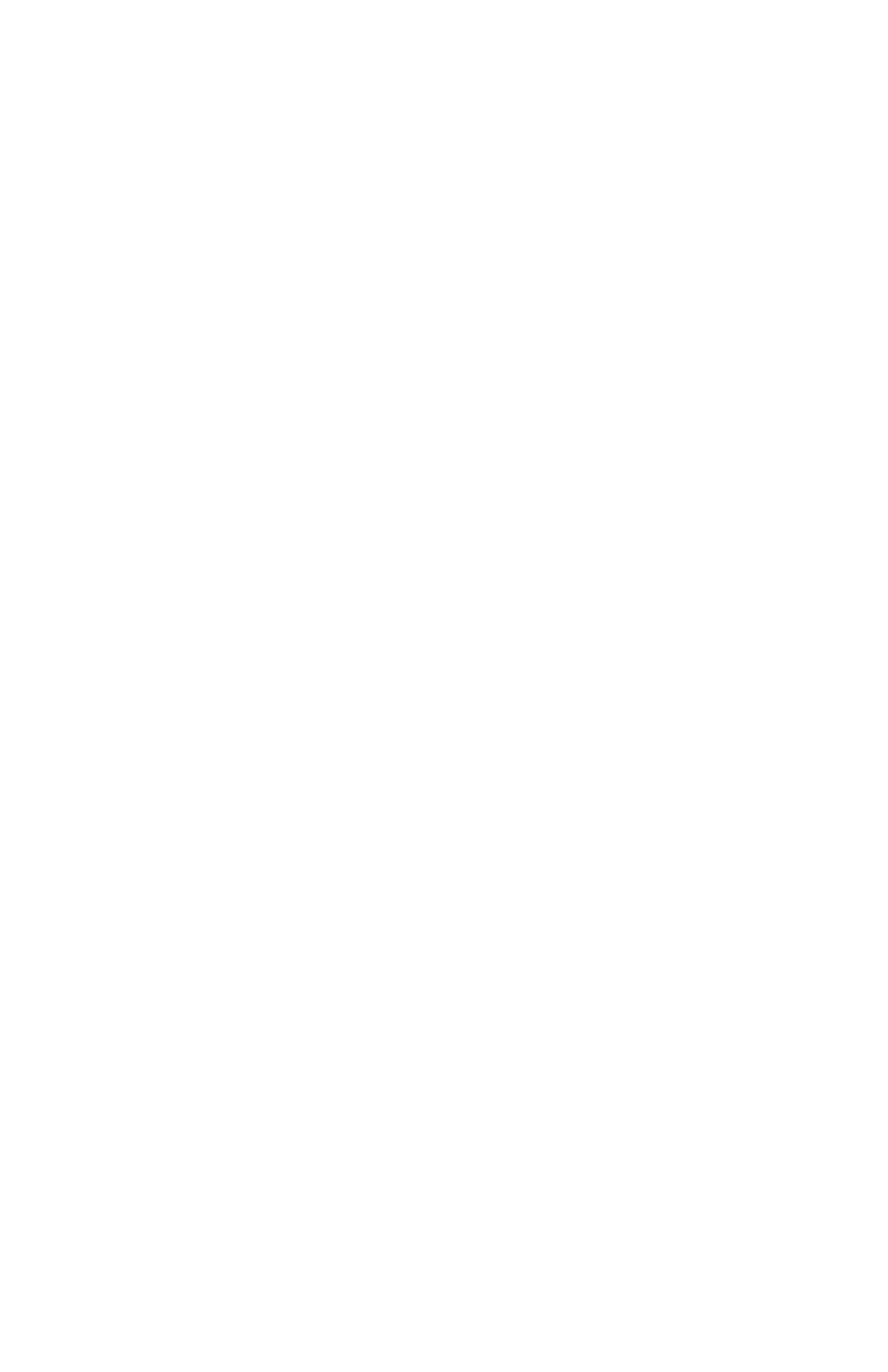**Focus on JESUS' WAY**<br>
I am really excited for this theme of Focus on Jesus'<br>
Way as an extended moment to reflect at the begin-I am really excited for this theme of Focus on Jesus' Way as an extended moment to reflect, at the begin-

ning of the year and decade, on who we wish to be as followers of Jesus, and how we wish to engage our world. Last week we looked back at how much the world has changed in the last 10 years and how much more it will in the next 10. Often this rate of change leads to fear the world. Remember this quote from Cory Doctorow "It's easy to find fears credible and hopes unbelievable." We took hope in the perseverance the magi to stay focused on a hope that must've seemed unbelievable even over a great distance and in a politically tumultuous and dangerous situation. Though we might tend to think we have it harder now than others who came before us, that's not necessarily the truth.

Today, I'm all about hope, especially for this congregation.

#### **Love God, love Neighbor**

Okay, if we want to focus on Jesus' way, we probably want to start with what we know from Jesus' life and teaching, and scripture is the best place to do that. But what scripture? While we all might have our favorites, I am drawn to the one we know as the Greatest Commandment. Here's why: It appears in three of the four gospels. It draws people back to what was and is age-old wisdom while at the same time allowing for dynamic response to the present situation. And, most importantly, it is Jesus' response when he was asked, "What is the most important thing in life?" so, when looking to boil down Jesus' message to its essence, this is what Jesus said. Let's look at it in Matthew.

Matthew 22:34–40. *When the Pharisees heard that he had silenced the Sadducees, they gathered together, and one of them, a lawyer, asked him a question to test him. "Teacher, which commandment in the law is the greatest?" He said to him, "'You shall love the Lord your God with all your heart, and with all your soul, and with all your mind.' This is the greatest and first commandment. And a second is like it: "'You shall love your neighbor as yourself.' On these two commandments hang all the law and the prophets."*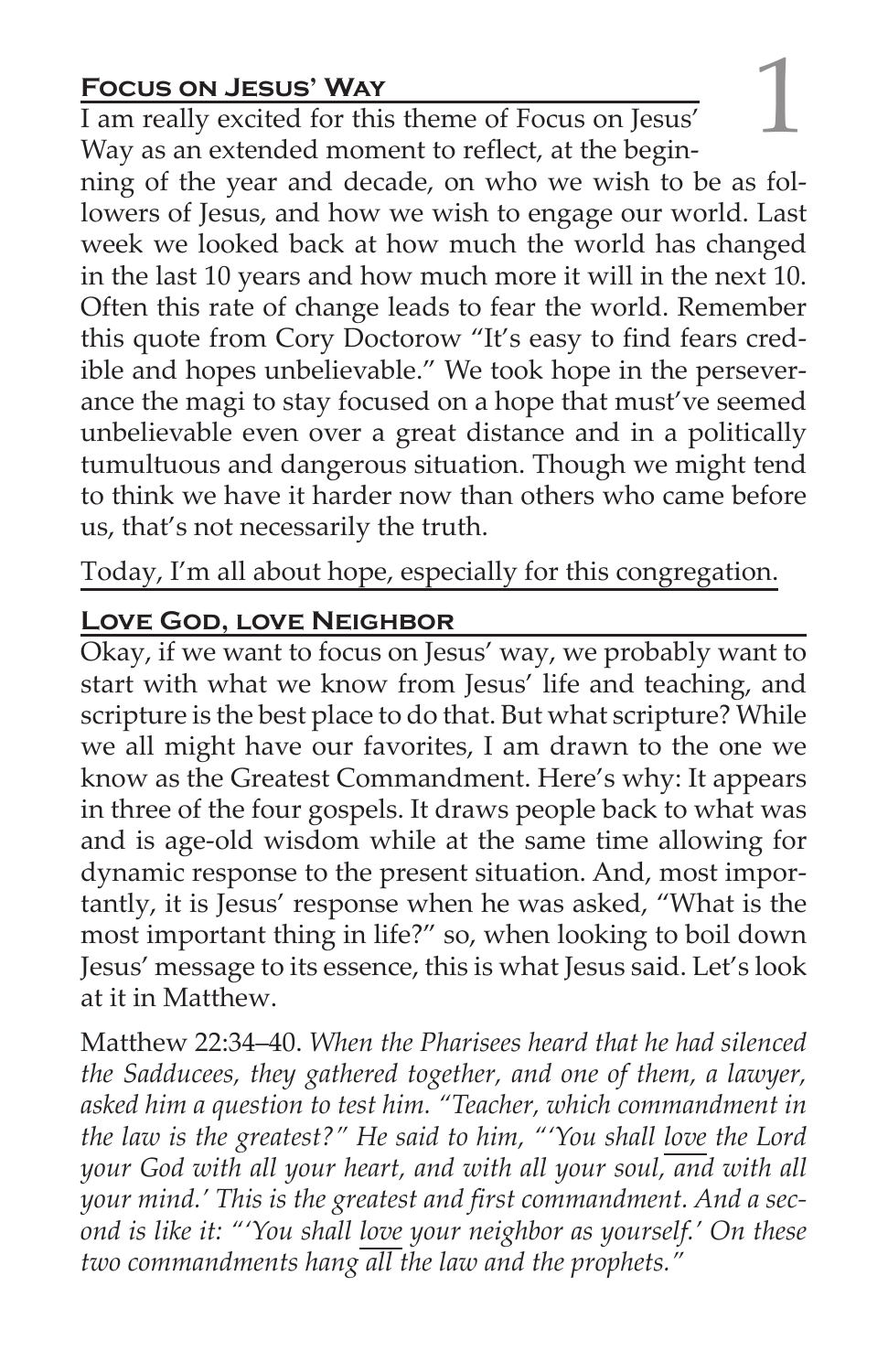### **WHAT'S LOVE GOT TO DO WITH IT?**

So, it's all about love. But what is love? It's that warm and cuddly feeling we get when we snuggle in front of the fire with loved ones. It's the deep abiding feeling of more-than-satisfaction when put our own interests aside for a moment and serve someone. It's the willingness to sacrifice one's ego, body and very self for the sake of others? Love has many manifestations. It is big and beautiful, deep and wide. It's sometimes reckless, often built into our lives. It motivates our actions and satisfies our soul. What more do we want in life but to begin and end in love?

But love has its twisted, shadow side too. At a personal level, love can be distorted then engaged to serve our own needs. "Yeah, I might manipulate my partner or child, but it's because I love them and don't want them to get hurt." This is often code for "I am afraid they won't need me anymore."

False love also plays out on a large scale: "We have to go to war to kill them before they kill us—don't you love our people more than you love ours?!" This oft-used, thinly veiled argument is a morally weak, and a lazy justification for self-serving violence.

Love fallacies also cast a shadow in places like this, churches: In the church unhealthy avoidance is often excused in the name of love. Biblical scholar Lance Pape says, "Too often in the church, "love" is used as an excuse to take the path of least resistance instead of the path of excellence."

### **Jesus' Love**

None of these love fallacies follow the Jesus ethic of love. Let's take a deeper look at what that love does look like. As always, it's important to look at the context in which we draw a verse or two. In this case, it is striking.

In the Gospel of Matthew, this is part of Jesus' last week. Just prior to this, he has thumbed his nose at the political powers in the Triumphal entry, confronted the religious leaders by vandalizing the money-changers tables, and he's on a rhetorical smackdown tour, taking on every challenge from every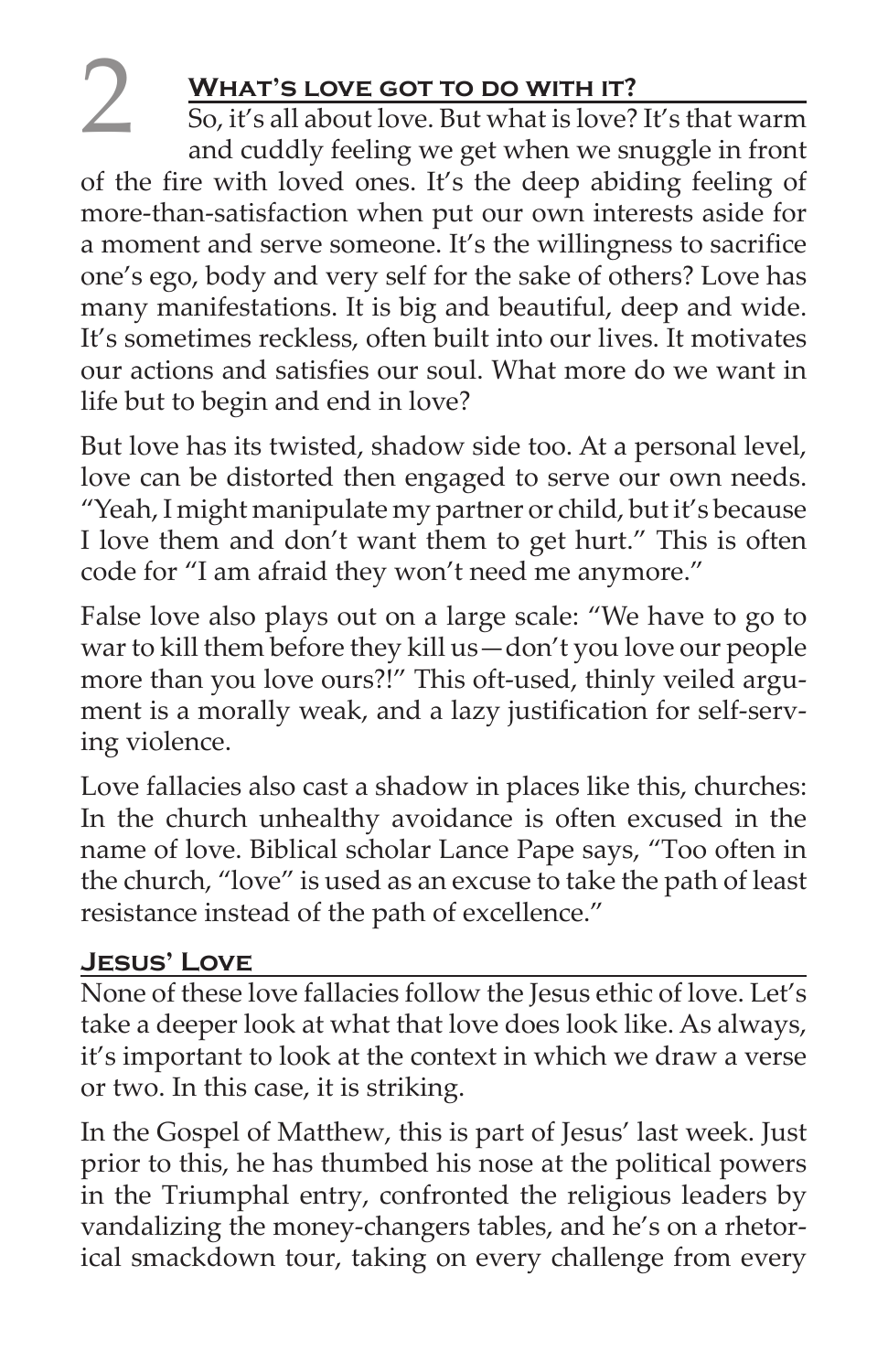religious scholar in Jerusalem who dares to confront him. He even pauses to give a harsh warning to those who do believe in his message and who might get too cocky. All of this *before* the question about the greatest commandment being love. Clearly, Jesus' love has an edge to it.

And after, Jesus continues to trash-talk the scribes and Pharisees, and predicts tough times ahead for Jerusalem. Yes, there was an edge to Jesus' words and actions, *even in the context of love.* So now there must still be an edge to his way that we now follow.

#### **Our Roaring 20s**

My dream for Etown Church of the Brethren for the 2020s is that we continue to sharpen our edge. To sharpen our focus! To become more and more bold in our witness and brave in vision, and loving in our hearts. That's no critique of where we are now—it's encouragement to keep growing and seeking Jesus' way.

We are beautifully positioned. Just think about where we are right now.

#### **We are in the perfect position to head into our Roaring 2020s**

**We love our mission!** Congregational survey results showed that 96% of us believe that our emphasis on Peace, Service and Openness to all should continue, and 85% are excited, or hopeful about the direction of the congregation (another 7% said they are content. 8% said they are frustrated). I'm glad there are some who aren't totally bought in. That perspective will keep us sharp. Besides, only a cult would have 100%.

**We are generous and mission driven.** Do you realize we gave more than \$2 million in contributions to and through this congregation last year?! We met our operating budget, we went above and beyond to special projects, and contributed more than a million dollars to the building campaign? Wow!

Let's keep it rolling…**We are using our God-given gifts:** The work that you all do, and leadership you show, is unbelievable.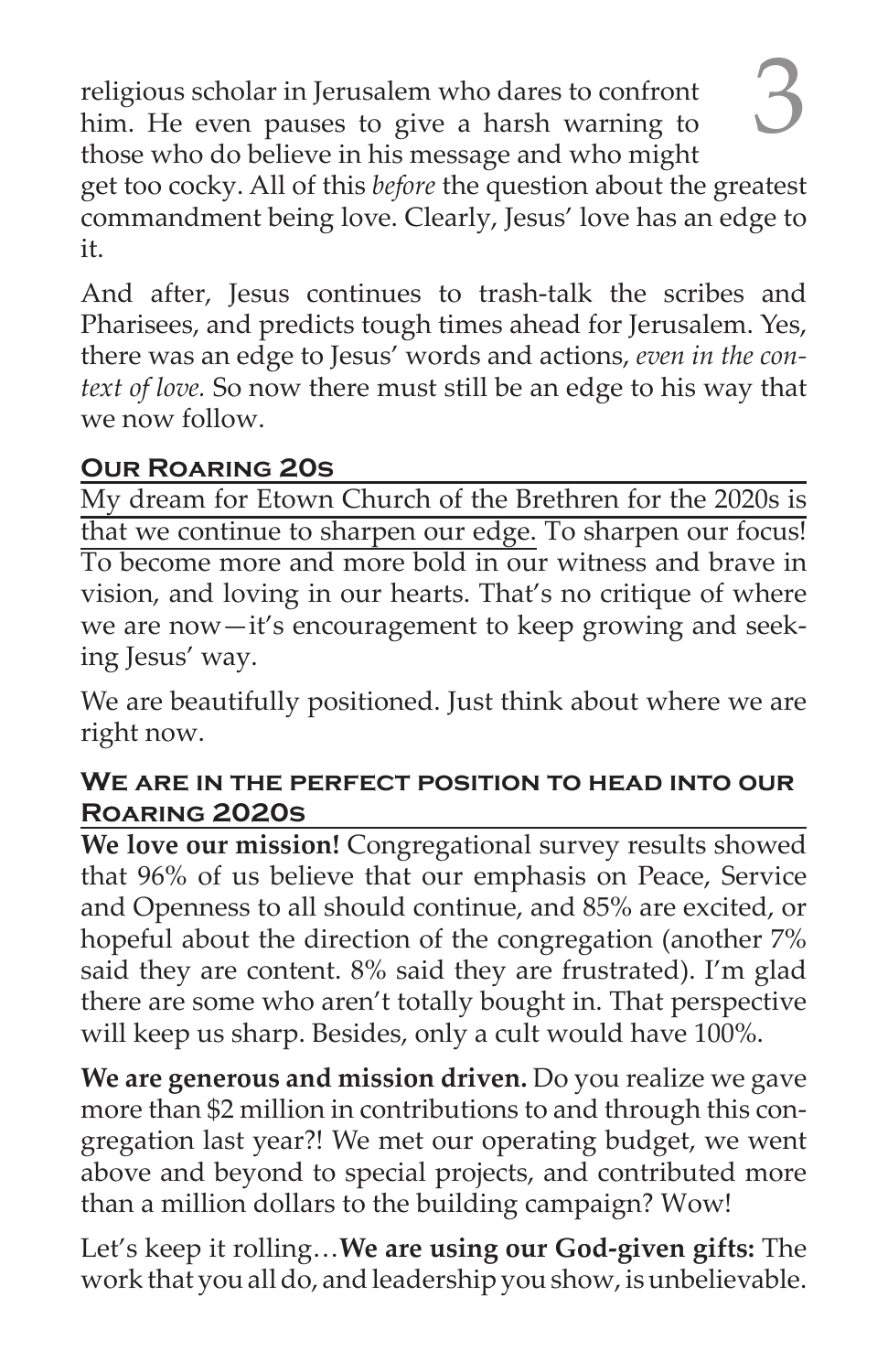And our paid positions are filled with excellent people, from front office to pastors to building managers.

**We are emotionally strong:** We continue to support and love one another through the highs and lows of life.

**And there's more:** We are hard-working; We are passionate; Our reputation is…well, I'll put it this way: our reputation is what we want it to be with who we want it to be.

**Last, but not best, we are beginning to risk being genuinely innovative & imaginative to share Jesus' edgy way of love.**  Writer Adrienne Maree Brown says, "Once the imagination is unshackled, liberation is limitless." This is not unlike Jesus having the divine imagination to proclaim, that loving or neighbor is on par with loving God. Radical imagination has the power to change what we view is possible. And then change reality itself.

Our church board met yesterday for our annual retreat and talked about the ministry priorities we will have in the upcoming year. It's clear that we are looking for more than business as usual. Gleaning insight from the congregational survey done in the fall, several priorities began to take shape:

- **We want to grow closer together spiritually and relationally,** through small groups, special events, particularly those that are intergenerational.
- **We are looking for more robust communication** both within and beyond the Etown CoB community of faith. No hiding our light under a bushel!
- **We want to amplify our peace witness.** Like Jesus in Jerusalem, we're not interested in playing it safe for the propriety's sake, fear of being labeled, or fear of antagonism.
- **And, we want to grow.** We want to get the building done, and done right, but let's go! Because we want to spread this message of love, peace, service and openness to all.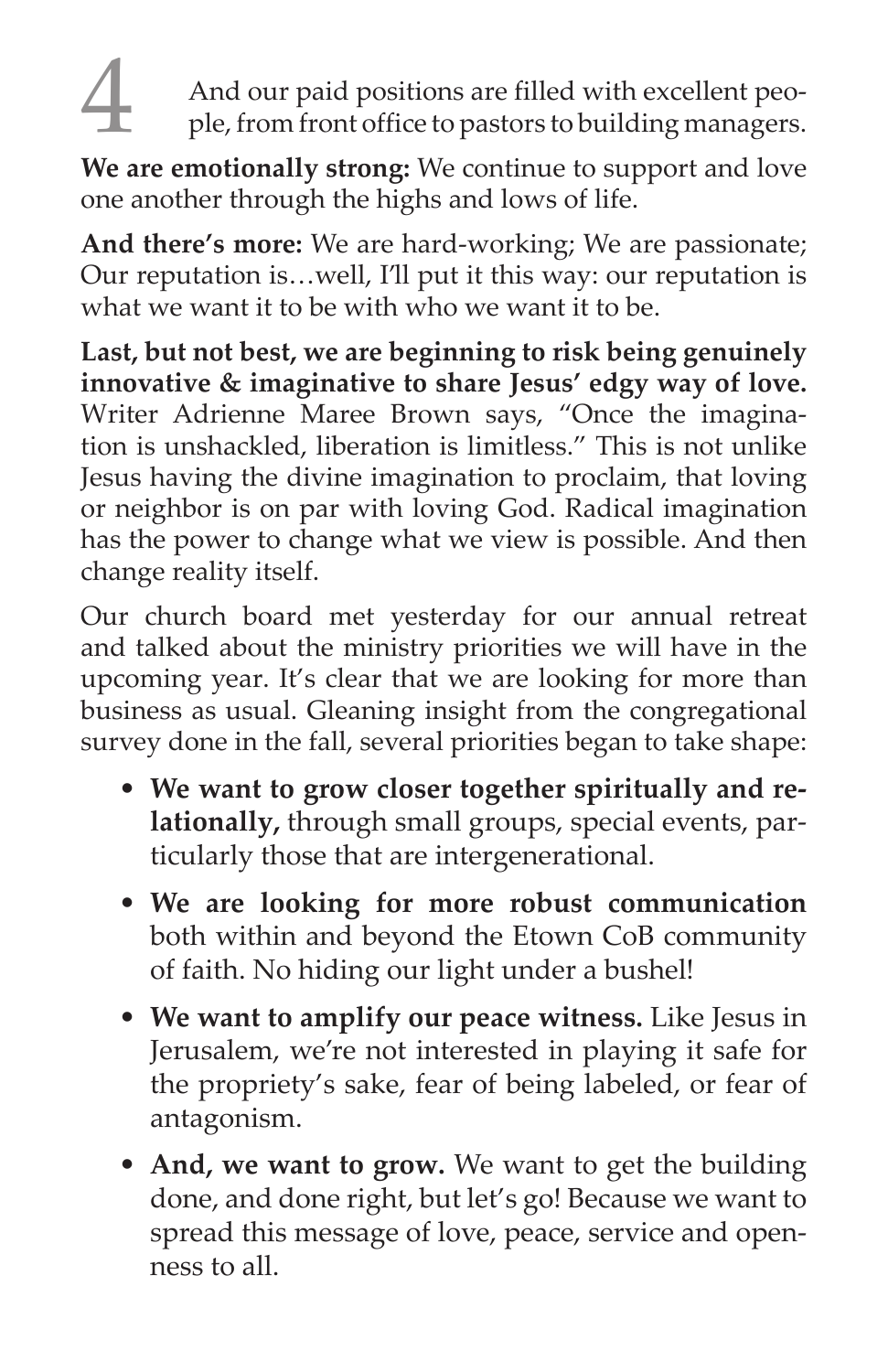5 Our edges are far from rusty here at Etown CoB. We are growing in so many ways. And we plan to keep sharpening this edge and honing this focus.

#### **INNOVATIVE**

Given all of this (!), which is a lot, I want to close with a few more decade-long ideas that are worth some thought as we enter our Roaring 20s—new decade of loving God and loving neighbor.

Let me start with the most boring one first. **We must develop a more effective system for congregational governance** that is less bureaucratic and cumbersome. A governance system that enables us to be more nimble and responsive, while still representing the will of the body and engendering trust.

**Get comfortable with growth.** We are typically more comfortable serving the community as a people of faith who are doing something service related, whether it's building homes, volunteering at food banks and winter shelters, even speaking out prophetically on controversial issues like peace and immigration and interfaith understanding. I think we are beginning to see the joy in inviting people to join us as a community of service AND a community of worship. A place where we love neighbor AND love God. No, we don't want to be LCBC. And we do want to have strong and deep relationships with one another. But there is a tug that we are sensing: who is God calling us to be as a worship community? And we're wondering if that has numerical restrictions. Growth opportunities could include having more than one worship service a week, a new church start locally or far away, or doubling down on our online church experience.

**Practice Failure.** We must always be piloting new programs, ministries and approaches to ministry to share who we are along Jesus' way. Yes, that means some things will fall flat– and, yes, others will take off.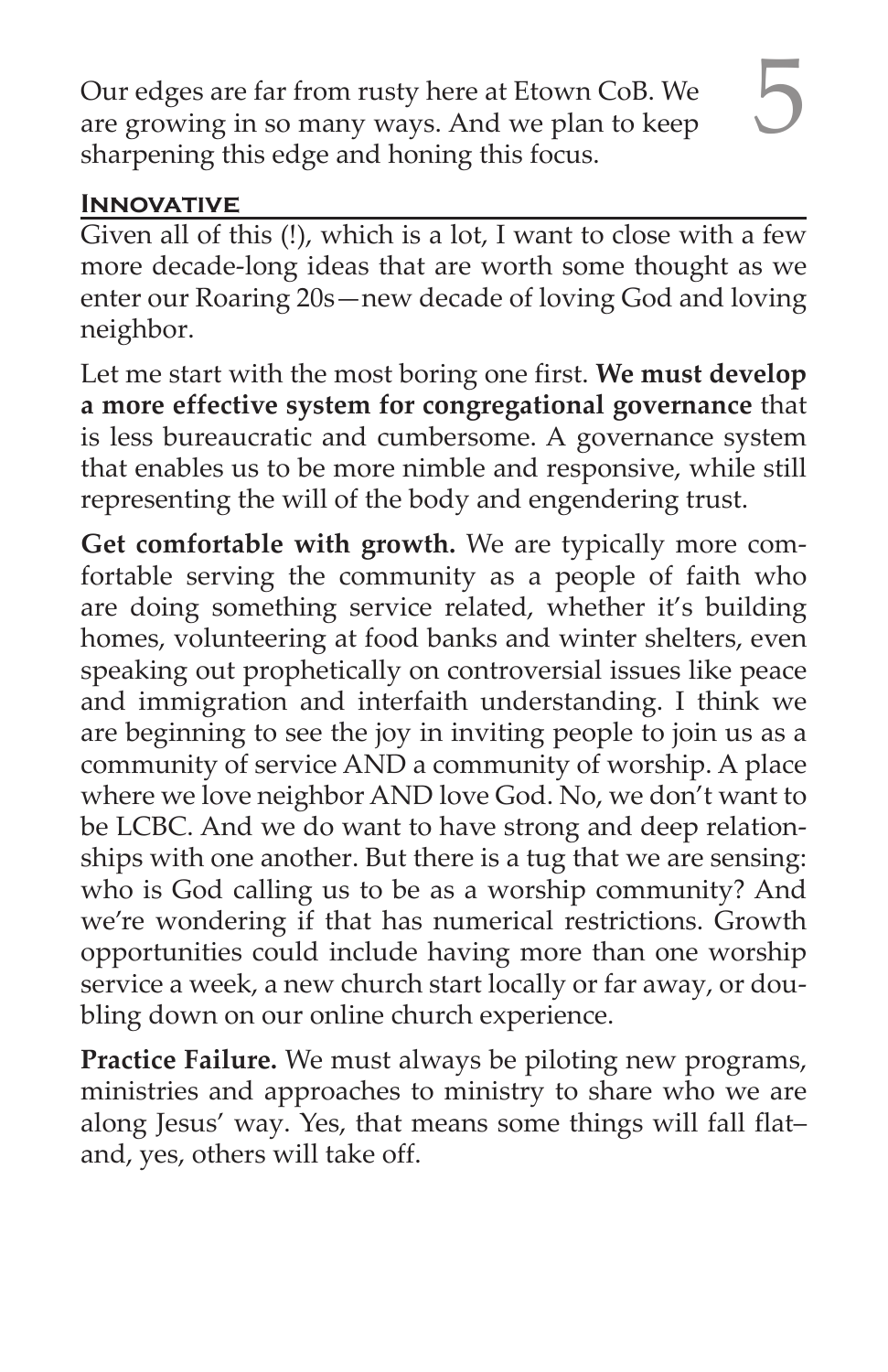## LAST, I WANT TO SHARE A STORY, ONE THAT IS **taking off and dream about its future**

**Our Roaring 20s could see us serve our sisters and brother in the denomination from a position of love and strength.** Last week I shared that the Church of the Brethren is struggling. What I didn't go into is that we just might have a unique opportunity to lead and serve the denomination.

The terrain is shifting. The withdrawal of many large, high profile and extremely conservative congregations is changing the landscape. I think about it this way. Though this congregation and its pastors have never been all that wild or unorthodox, the departure of these conservative congregations—with more departure to come—has landed us much closer to the middle of the spectrum.

Couple that shift with the fact that we are one of the very few who are healthy and growing, and we are poised to serve the denomination, especially congregations who are smaller in number and may need a boost. Consider this…Let me share a story of one of our ministries that could play:

- We originally started videoing worship so we could share with partner congregations, the Cincinnati and University Park Churches of the Brethren and the hopes that we could get that to our shut-ins so they could feel more connected.
- That's worked. We have an average of 20+ live viewers each week. Now, when the weather is too dicey to drive, our online worship community doubles. When some of you go to Florida in a few weeks, you'll stay connected every Sunday. But that only begins to come close to the number of view we get each week. We did not realize just how far reaching it would indeed become.
- Our video ministry now gets about 80–150 views per week. 150! Now we know that some of those views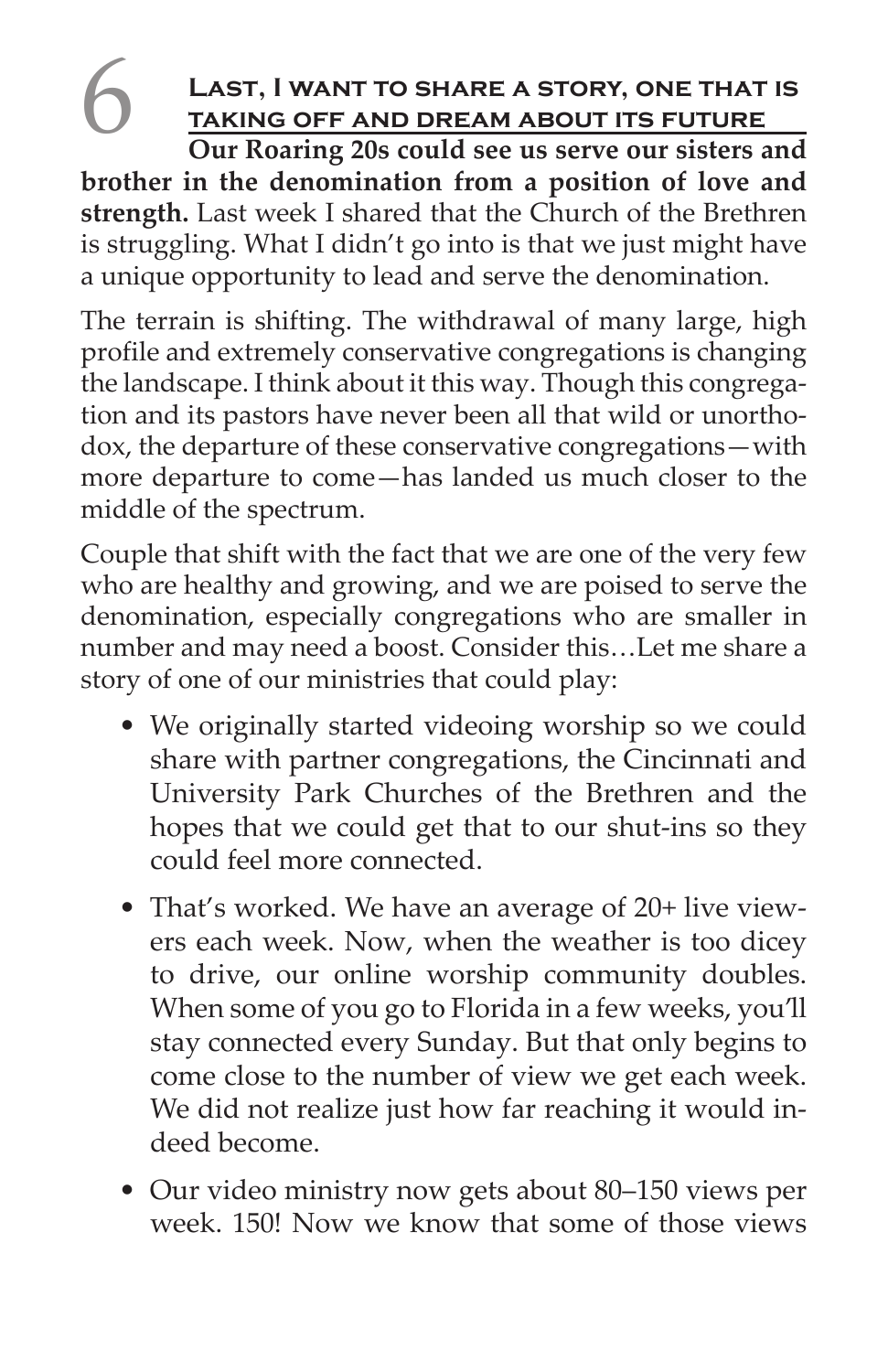are some of you who didn't understand when the preacher was mumbling.

• What we really underestimated was the number of viewers who join us either live or on delay from across the country and world. We now have regular viewers from California, Illinois, Indiana, Maryland, and Florida. Some of these people who have had some connection to this congregation and now live far away. But—and this is where we have serious potential—many don't have a church nearby that shares our theological message. Some of these are Church of the Brethren folks who don't have a Church of the Brethren nearby, or what they consider a viable, vibrant or theologically compatible Church of the Brethren close by. I don't want to out anyone, but some of our regular viewers are from our seminary and national staff.

What would it look like to develop these relationship? Realizing that isn't a one way service project. As we've seen with our partner congregations, we too, here in Etown benefit from these partnerships.

The hour is late. I should stop for now. I am honored to be on this journey with you as we sharpen our edges for loving God and neighbor.

#### **Benediction**

Next week…we are going to look at how we as a congregation focus on who we are as a people of Justice.